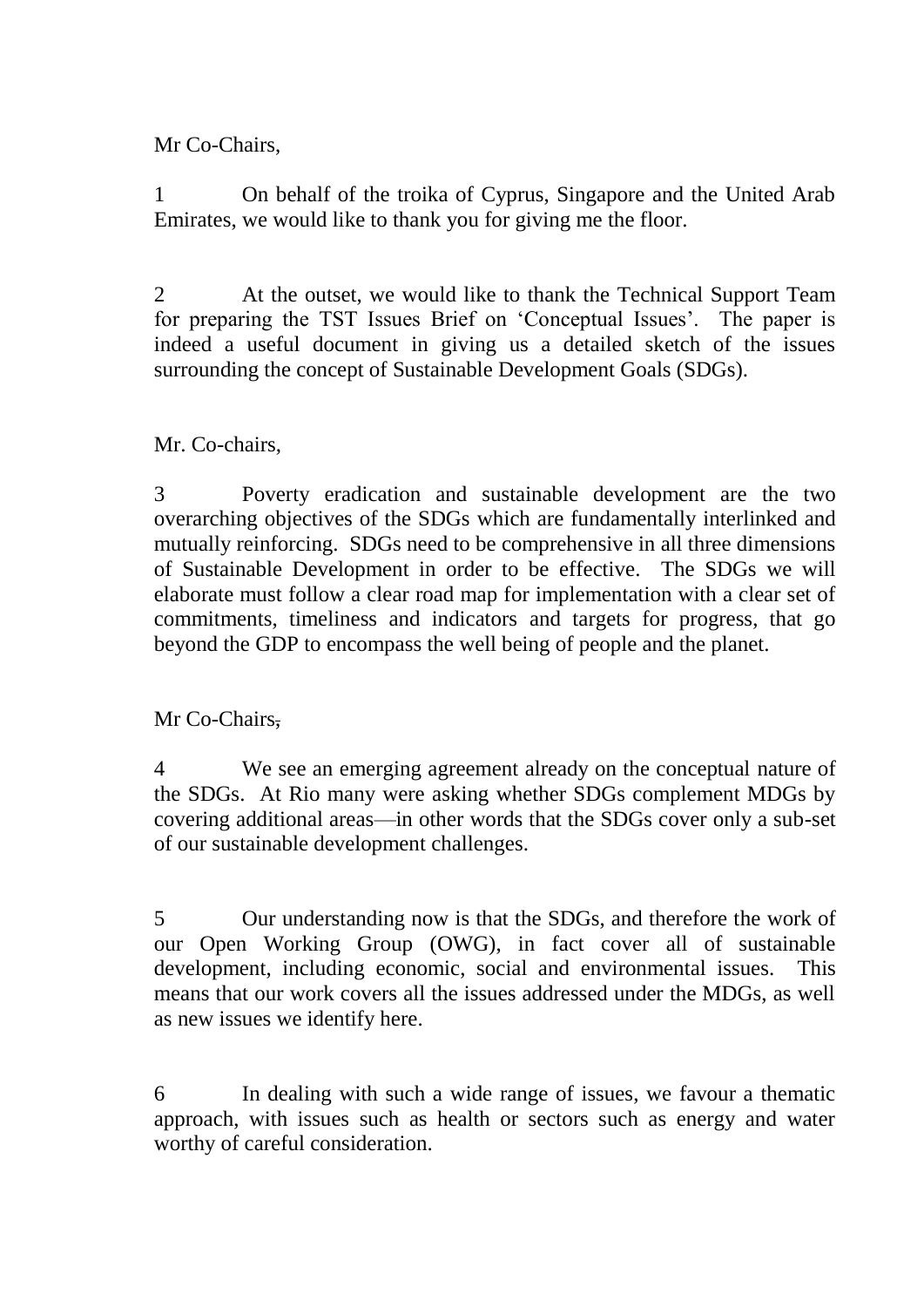7 This is perhaps the clearest way of thinking through our issues, but of course leaves the risk of a very long list of thematic areas. In the interest of finishing this important work on time, we need to find ways to consider multiple thematic areas together.

8 This is where the concept of the nexus comes in. For example, we consider that human development outcomes and environmental sustainability should be considered together as a potential SDG, such as food, water and energy.

9 Water supply uses a large amount of energy, whether for pumping, treatment or desalination. Similarly, energy supplies often depend critically on water for hydroelectricity, cooling or irrigation for biomass. Food production and distribution requires both large inputs of energy and water.

10 It is thus in this context that while we have supported the co-chairs' previous drafts on the OWG's work plan, we have consistently advocated the issues of food, energy and water should to be discussed as a nexus in the OWG, as they intersect all three pillars of sustainable development – social, economic and environment. Based on the informal consultation meeting two weeks ago on the OWG's work programme, we understand that this view resonates with some delegations.

11 Other delegations are of the view that these issues should be discussed solely on their own merits, instead of linking them together, as they should be considered as potential stand-alone SDGs. However, in our view, the nexus equation does not exclude that possibility nor prejudge discussions on a potential 'food, energy and water' SDG. Neither does it exclude discussion of one theme in multiple equations like for example the theme of water which could also be discussed in "water and sanitation". Instead, it would widen our options and more importantly, enable us to identify and consider causal pathways and linkages.

12 Lastly, we would like to touch on the importance of the participation of civil society and other non-governmental actors in the process. We believe the intergovernmental process will greatly profit by their contribution and active engagement in all phases of the process and therefore